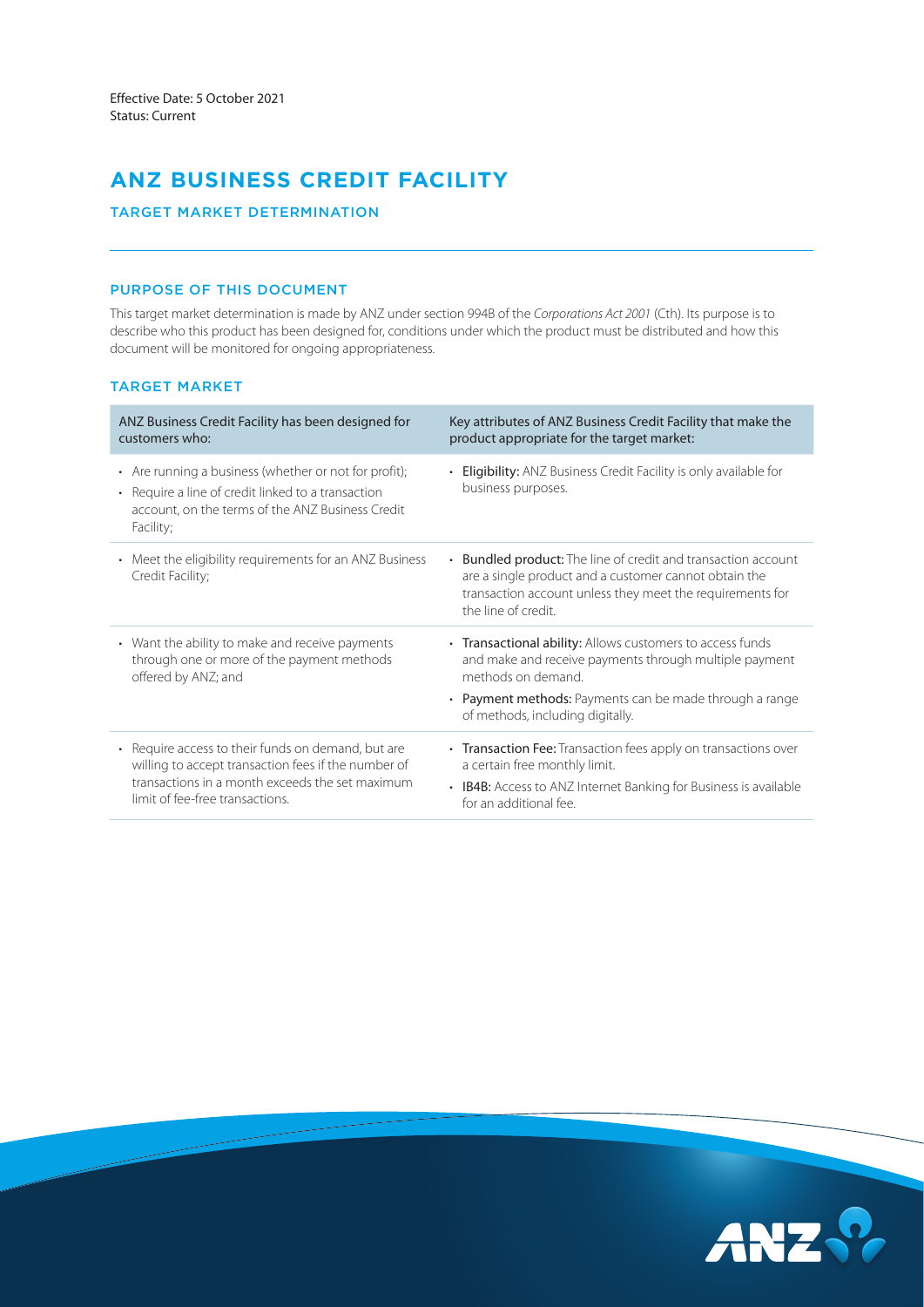# DISTRIBUTION CONDITIONS

ANZ applies the following conditions and restrictions to the distribution of ANZ Business Credit Facility so that the product is likely to be provided to customers in the target market.

|                             | Condition                                                                                                                                                                                                                                                                                                                                                                                                                                                                       | Why do we do this?                                                                                                                                                                                                                                                                                                                                                                                                                                                                                                                                                                                                                                                                     |  |
|-----------------------------|---------------------------------------------------------------------------------------------------------------------------------------------------------------------------------------------------------------------------------------------------------------------------------------------------------------------------------------------------------------------------------------------------------------------------------------------------------------------------------|----------------------------------------------------------------------------------------------------------------------------------------------------------------------------------------------------------------------------------------------------------------------------------------------------------------------------------------------------------------------------------------------------------------------------------------------------------------------------------------------------------------------------------------------------------------------------------------------------------------------------------------------------------------------------------------|--|
| Channel                     | ANZ Business Credit Facility can only be provided to<br>customers through the following channels:<br>• ANZ Commercial; and<br>• ANZ National Business Centre.<br>ANZ Business Credit Facility cannot be distributed by third<br>parties. Brokers may refer customers to ANZ, however only<br>authorised ANZ staff may decide to issue the product to a<br>customer.                                                                                                             | So that ANZ only considers providing<br>ANZ Business Credit Facility if the<br>customer's application is received<br>through channels that are subject to<br>appropriate conditions, controls and/or<br>monitoring by ANZ.                                                                                                                                                                                                                                                                                                                                                                                                                                                             |  |
| Training &<br>Accreditation | ANZ Business Credit Facility can only be provided to<br>customers by ANZ directly or through the following<br>persons:<br>• Authorised ANZ staff who are accredited and trained.                                                                                                                                                                                                                                                                                                | So that:<br>• checks are conducted on matters like<br>qualifications and past conduct for<br>ANZ staff involved in the distribution of<br>ANZ products; and<br>• ANZ staff responsible for providing<br>products understand the distribution<br>process they are required to comply<br>with when distributing ANZ products,<br>as well as the legislative framework<br>relevant to their activities.                                                                                                                                                                                                                                                                                   |  |
| Process                     | ANZ Business Credit Facility can only be provided to<br>customers by following ANZ's affordability and suitability<br>checking processes. These processes are subject to ANZ's<br>requirements to comply with the Banking Code of Practice<br>"diligent and prudent banker" obligations to assess whether<br>the customer can repay by considering the appropriate<br>circumstances reasonably known to the bank about the<br>customer's financial position or account conduct. | So that enquiries are made to determine<br>whether the product meets the likely<br>needs, financial situation and objectives<br>of the customer.<br>ANZ's affordability and suitability<br>checking process includes measures to:<br>• collect financial information from<br>customers that ANZ considers relevant;<br>• analyse that information and assess<br>whether the credit facility meets the<br>"diligent and prudent banker" standard;<br>and<br>• make enquiries with customers about<br>what they will use the ANZ Business<br>Credit Facility for and what features<br>they require so that the product is<br>likely to be consistent with their needs<br>and objectives. |  |